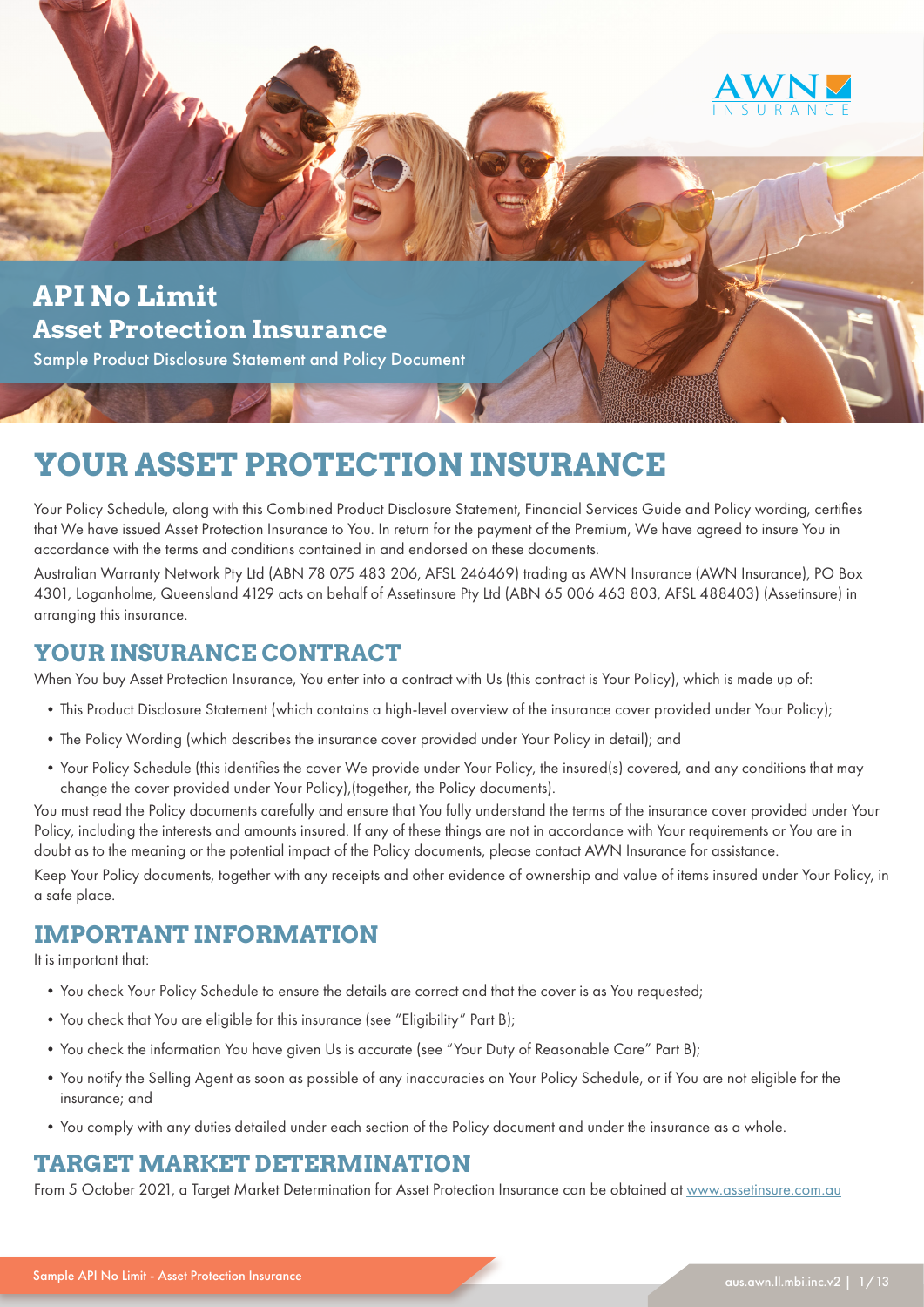### **UNDERSTANDING THIS DOCUMENT**

This document contains Part A (Product Disclosure Statement), Part B (Policy Wording), Part C (Definitions) and Financial Services Guide. All Policy documents and all communications with You about Your Policy will be in easy to understand English. If You have any disability that makes communication difficult, please tell Us and We will be pleased to help.

Certain words and phrases have a special meaning when they appear in this document. Refer to the Definitions (Part C of this PDS) for a list of the defined terms and their meaning.

### **WELCOME**

Welcome to Your Asset Protection Insurance Policy.

This insurance is designed to cover You as described below:

| If the event giving rise to the Total Loss of Your Vehicle<br><b>OCCULS:</b> | This insurance provides the following cover:                                                                                                                                                                        |
|------------------------------------------------------------------------------|---------------------------------------------------------------------------------------------------------------------------------------------------------------------------------------------------------------------|
| Within 60 months after the Cover Commencement Date of Your<br>Policy         | The greater of the following:<br>• The difference between the Total Loss Valuation and the<br>Replacement Vehicle Value of Your Vehicle; and<br>• The Early Settlement Amount that You owe Your Finance<br>Company. |
| More than 60 months after the Cover Commencement Date of<br>Your Policy      | The difference between the Total Loss Valuation and the Early<br>Settlement Amount that You owe Your Finance Company.                                                                                               |

In addition, We will pay the relevant:

- •"API plus benefit" amount to You; and
- •"API optional benefit" (if You elect this option)

(Full details of the value of these benefits are provided later in the Benefit Of The Policy section) in order to compensate You for the inconvenience suffered, arising from the Total Loss claim under Your Comprehensive Motor Vehicle Insurance up to the relevant limits as shown in the Policy Schedule.

The above is only a limited summary so please carefully read Your Policy documents for the full details of the terms, conditions, limits and exclusions that apply.

### **GENERAL ADVICE WARNING**

Any financial product advice given to You about the API Policy by Us or the Selling Agent or their representatives is general advice only and does not take into account Your personal objectives, financial situation or needs. Please read the Product Disclosure Statement to consider whether this Policy is appropriate for Your personal objectives, financial situation or needs. If You require personal advice, We recommend that You seek advice from an insurance broker or financial advisor before making the decision to purchase, vary or cancel Your insurance.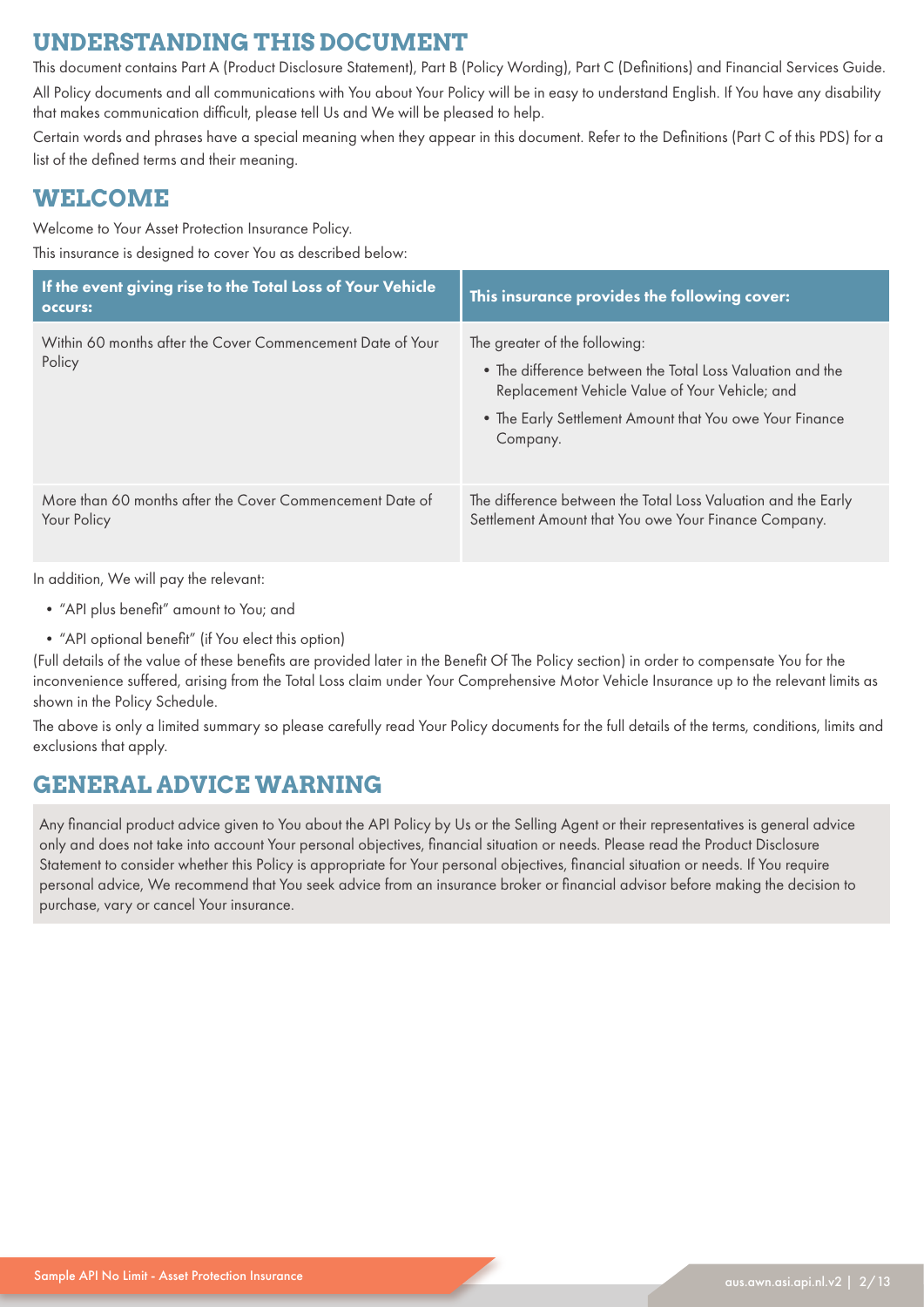# **PART A: PRODUCT DISCLOSURE STATEMENT**

### **ABOUT THIS PRODUCT DISCLOSURE STATEMENT**

This Product Disclosure Statement (PDS) contains information designed to help You make an informed decision about whether to purchase the Policy. This PDS was prepared on the 30th of June 2021.

### **UPDATING THE PDS**

We may need to update this PDS from time to time if certain changes occur when required and permitted by law. We will issue You with a new PDS or a supplementary PDS or another compliant document to update the relevant information. Where the information is not something that would be materially adverse from the point of view of a reasonable person considering whether to buy this insurance, We may issue You with notice of this information in other forms or keep an internal record of such changes. You can get a paper copy free of charge by contacting AWN Insurance using Our details provided in this document.

### **CHECK IF THE POLICY IS SUITABLE FOR YOU**

You need to determine if the Policy is appropriate for Your needs as We, the Selling Agent and their representatives do not do this for You. The Policy is more likely to be suitable for people who have a Finance Agreement which may not be paid out in full with their Comprehensive Motor Vehicle Insurance payment in the event of a Total Loss claim. It is less likely to be suitable for people who have a Finance Agreement for an amount that is well below the amount payable under their Comprehensive Motor Vehicle Insurance in the event of a Total Loss claim.

### **WHO IS THE UNDERWRITER?**

The Policy is underwritten by Assetinsure, located at Level 21, 45 Clarence Street, Sydney, NSW 2000. Assetinsure is authorised by the Australian Prudential Regulation Authority (APRA) to conduct general insurance business. For further information visit the Assetinsure website at www.assetinsure.com.au

Provided We have received payment of the Premium, this PDS, plus any amendments We tell You about in writing and the Policy Schedule, forms Your contract of insurance with Us.

If You need to contact Assetinsure please do so through AWN Insurance by:

- Post to: PO Box 4301, Loganholme, QLD 4129.
- •Calling: (07) 3802 5577.
- Making an online query through www.awninsurance.com.au

### **ABOUT AWN INSURANCE AND ITS SERVICES**

AWN Insurance performs claims and policy administration functions on Assetinsure's behalf under a binding authority. In issuing this insurance Policy the Selling Agent is acting as an agent of AWN Insurance and not as Your agent. Some of the insurance Premium received is paid to the Selling Agent as commission. Details of the commission received by the Selling Agent are set out in the Financial Services Guide that the Selling Agent will provide to You.

For all enquiries relating to the Policy please contact AWN Insurance by:

- Post to: PO Box 4301, Loganholme, QLD 4129
- •Calling: (07) 3802 5577
- Making an online query through : www.awninsurance.com.au

### **BENEFITS OF THE POLICY**

Following a valid claim, where Your Vehicle is declared a Total Loss by Your Comprehensive Motor Vehicle Insurance provider, We will pay You as described below:

| If the event giving rise to the Total Loss of Your Vehicle<br><b>OCCULS:</b> | This insurance provides the following cover:                                                                                                                                                                        |
|------------------------------------------------------------------------------|---------------------------------------------------------------------------------------------------------------------------------------------------------------------------------------------------------------------|
| Within 60 months after the Cover Commencement Date of Your<br>Policy         | The greater of the following:<br>• The difference between the Total Loss Valuation and the<br>Replacement Vehicle Value of Your Vehicle; and<br>• The Early Settlement Amount that You owe Your Finance<br>Company. |
| More than 60 months after the Cover Commencement Date of<br>Your Policy      | The difference between the Total Loss Valuation and the Early<br>Settlement Amount that You owe Your Finance Company.                                                                                               |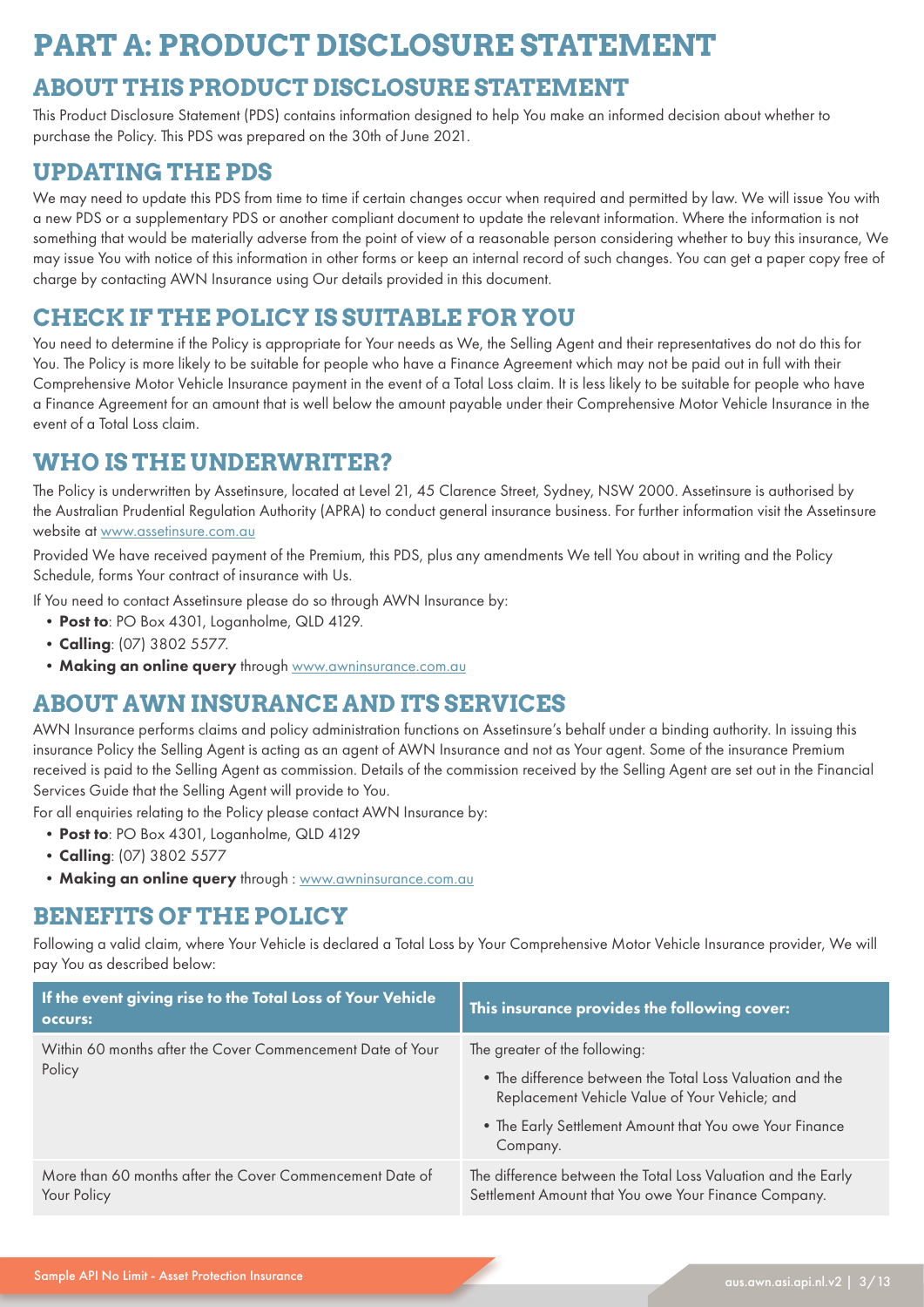### **VALUE OF YOUR BENEFIT**

| <b>API benefits available</b> | Cover                               |
|-------------------------------|-------------------------------------|
| API cover benefit limit       | No limit                            |
| API plus benefit limit        | \$2,000                             |
| API optional benefit limit    | 5% of the Replacement Vehicle Value |

The API optional benefit is also payable if, and only if, You purchase a replacement vehicle at the same Selling Agent You purchased the Vehicle from originally. You do not have to return to the original Selling Agent to purchase a replacement vehicle but, if You do, You are entitled to the API optional benefit.

### **COST OF THE POLICY**

The cost of the Policy is dependent on:

- The Policy Term You choose (between 36 and 84 months);
- •The Replacement Vehicle Value of Your Vehicle; and
- •Whether Your Comprehensive Motor Vehicle Insurance policy has any partially over-lapping "New For Old" replacement cover (or not).

In addition to the Policy retail price, You also need to pay any applicable Commonwealth and State taxes and/or charges such as Goods and Services Tax (GST) and Stamp Duty. The Policy price and amount of these taxes and/or charges will be shown on Your Policy Schedule. The cost of the Policy will also be impacted by the payment method used by You. If the Policy is financed or if You use a credit card, interest charges may apply but will differ depending on Your provider. Administration charges may also apply if You select to pay by instalments option.

### **PAY BY INSTALMENTS**

You can choose to pay the Premium by instalments to help spread Your payment over time. This facility is not part of the Policy terms and conditions as they are an additional service provided by a third-party provider. Additional administration charges will apply to use this facility, therefore the cost will be more than if You choose to pay by a single payment. The third-party provider will provide all disclosure documentation for Your consideration.

The following applies when paying Your Premium by instalments:

- •If You are paying by instalments and an instalment remains unpaid for 14 days or more, We may refuse a claim.
- •If an instalment remains unpaid for a period of one month past its due date, We can cancel the Policy.
- If You have a claim, We shall deduct the instalments for the remaining Policy Term from the amount We pay You for an authorised claim.
- •If Your Policy is cancelled (for whatever reason) and You are paying by instalments, any Premium refund otherwise due to You will be reduced by any unpaid instalments still outstanding.
- •If You fail to make a payment or repayment of the Instalment Plan in full by the due date the provider may, at its absolute discretion, charge a late fee proportionate to the additional fees and administrative duties applicable to the transaction.

### **ADDITIONAL INFORMATION AND CONFIRMATION OF TRANSACTIONS**

If You require additional information about the Policy or wish to confirm a transaction, please contact AWN Insurance.

### **FINANCIAL CLAIMS SCHEME**

The insurer of this Policy, Assetinsure, is a general insurer authorised to carry on insurance business in Australia and this Policy may be a 'protected policy' as defined under the Insurance Act 1973 (Insurance Act). This means that if the insurer becomes insolvent, You may be entitled to payment under the Financial Claims Scheme that is available under the Insurance Act.

In the unlikely event Assetinsure becomes insolvent and cannot meet its obligations under this Policy, You may be entitled to payment under the Financial Claims Scheme. Access to the Financial Claims Scheme is subject to eligibility criteria. More information about the scheme can be obtained from www.fcs.gov.au.

The Insurance Act is administered by APRA and further information about the Financial Claims Scheme can be obtained from the APRA website at www.apra.gov.au or on the APRA hotline on 1300 131 060.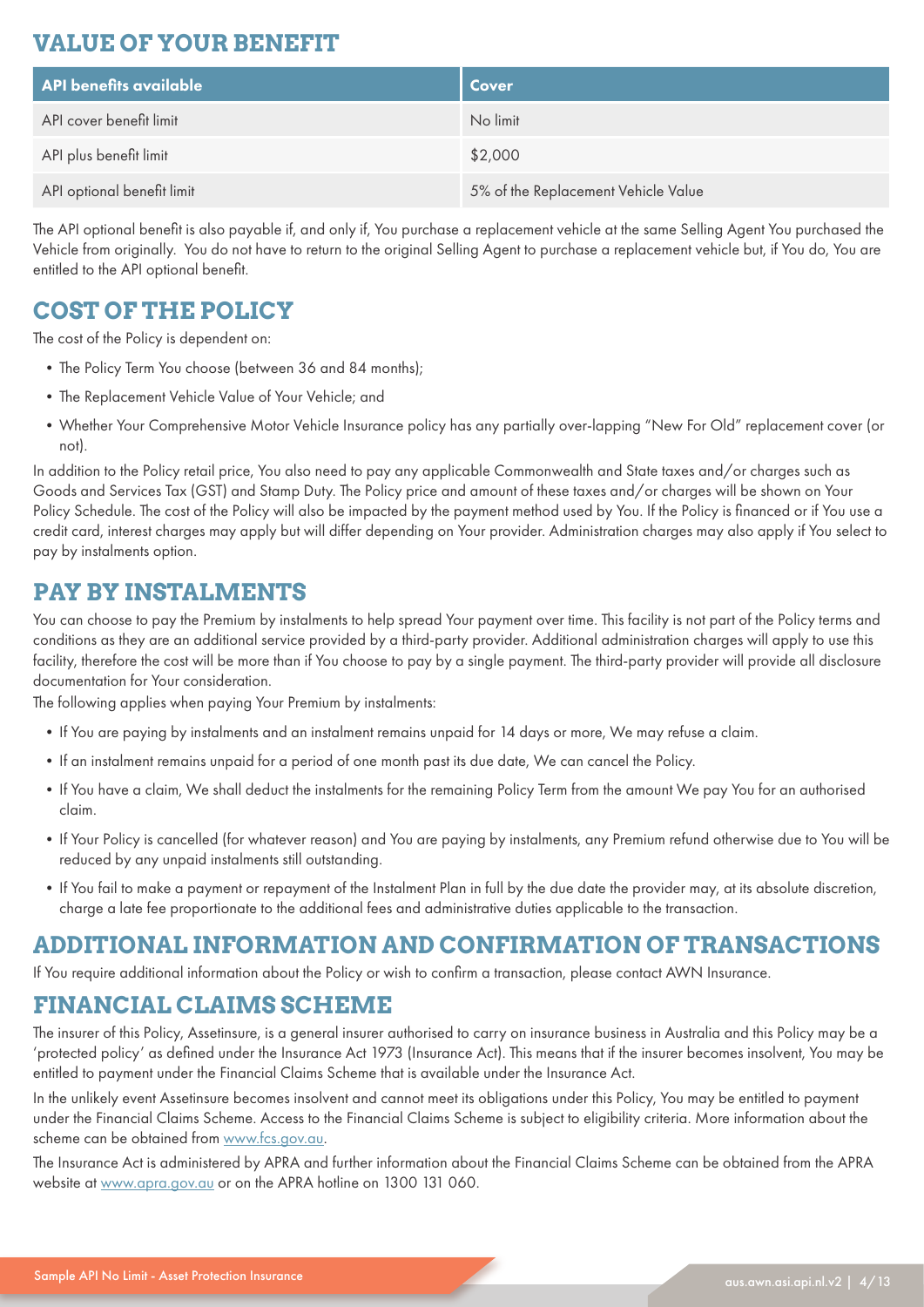# **PART B: POLICY WORDING**

### **1. ELIGIBILITY**

This Policy is available for new and used vehicles and may be purchased for vehicles purchased within 60 days before the Cover Commencement Date. When You applied for this insurance, We asked You to confirm that You were eligible for cover.

This Policy is available if Your motor Vehicle is a make and model which we will cover (please note that not all makes and models are eligible, the Selling Agent will advise whether the make and model are eligible).

Some of the additional eligibility requirements are as follows:

- Your Vehicle;
	- must be covered by a Comprehensive Motor Insurance throughout the Policy Term. Please note motor trade insurance policies are excluded;
	- is NOT a motorcycle, motor scooter, moped or caravan;
	- has not been declared a Total Loss before the Cover Commencement Date;
	- is not currently damaged, lost or stolen before the Cover Commencement Date;
	- is not a commercial vehicle with a gross vehicle weight exceeding 3.5 tonnes or used as a taxi or any other vehicle used for transporting goods for hire, fare or reward;
	- was purchased for a price between and including \$10,000 and \$160,000 at the Cover Commencement Date;
	- is no more than 15 years old;
	- is registered and driven in Australia.
- You;
	- are the registered owner or keeper of Your Vehicle;
	- are a permanent resident in Australia or an Australian registered company.
- •A Guaranteed Asset Protection (GAP) insurance policy or a Return To Invoice (RTI) policy (or similar) is not already in place for Your Vehicle.
- •Your Finance Agreement must be for an original financed amount not exceeding 125% of the purchase price of Your Vehicle.

We may decide not to offer cover if Your Vehicle does not meet additional eligibility criteria that We set based on the use, value, original financed amount, purchase price, Glass's Guide New Price, make or model of the Vehicle.

### **2. COOLING-OFF PERIOD**

You may cancel the Policy for any reason within 30 days from the Cover Commencement Date of the Policy by notifying Us in writing at PO Box 4301, Loganholme, QLD 4129, calling Us on (07) 3802 5577 or emailing Us at claims@theclaimshub.com.au. This is known as the "Cooling-off period". If the Policy has been issued to more than one person each person must sign the cancellation request. Provided no claim has been paid or You have not made a valid claim, We will refund the Premium paid, less any taxes or duties We cannot recover from other sources. After the Cooling-off period ends You still have cancellation rights (see Section 7).

### **3. WHAT DO WE PAY?**

In the unfortunate situation where You suffer a Total Loss event, this insurance is designed to pay the following:

| If the event giving rise to the Total Loss of Your Vehicle<br><b>OCCUTS:</b> | This insurance provides the following cover:                                                                                                                                                                        |
|------------------------------------------------------------------------------|---------------------------------------------------------------------------------------------------------------------------------------------------------------------------------------------------------------------|
| Within 60 months after the Cover Commencement Date of Your<br>Policy         | The greater of the following:<br>• The difference between the Total Loss Valuation and the<br>Replacement Vehicle Value of Your Vehicle; and<br>• The Early Settlement Amount that You owe Your Finance<br>Company. |
| More than 60 months after the Cover Commencement Date of<br>Your Policy      | The difference between the Total Loss Valuation and the Early<br>Settlement Amount that You owe Your Finance Company.                                                                                               |
|                                                                              |                                                                                                                                                                                                                     |

We will pay up to the amount specified in the table in Section 4.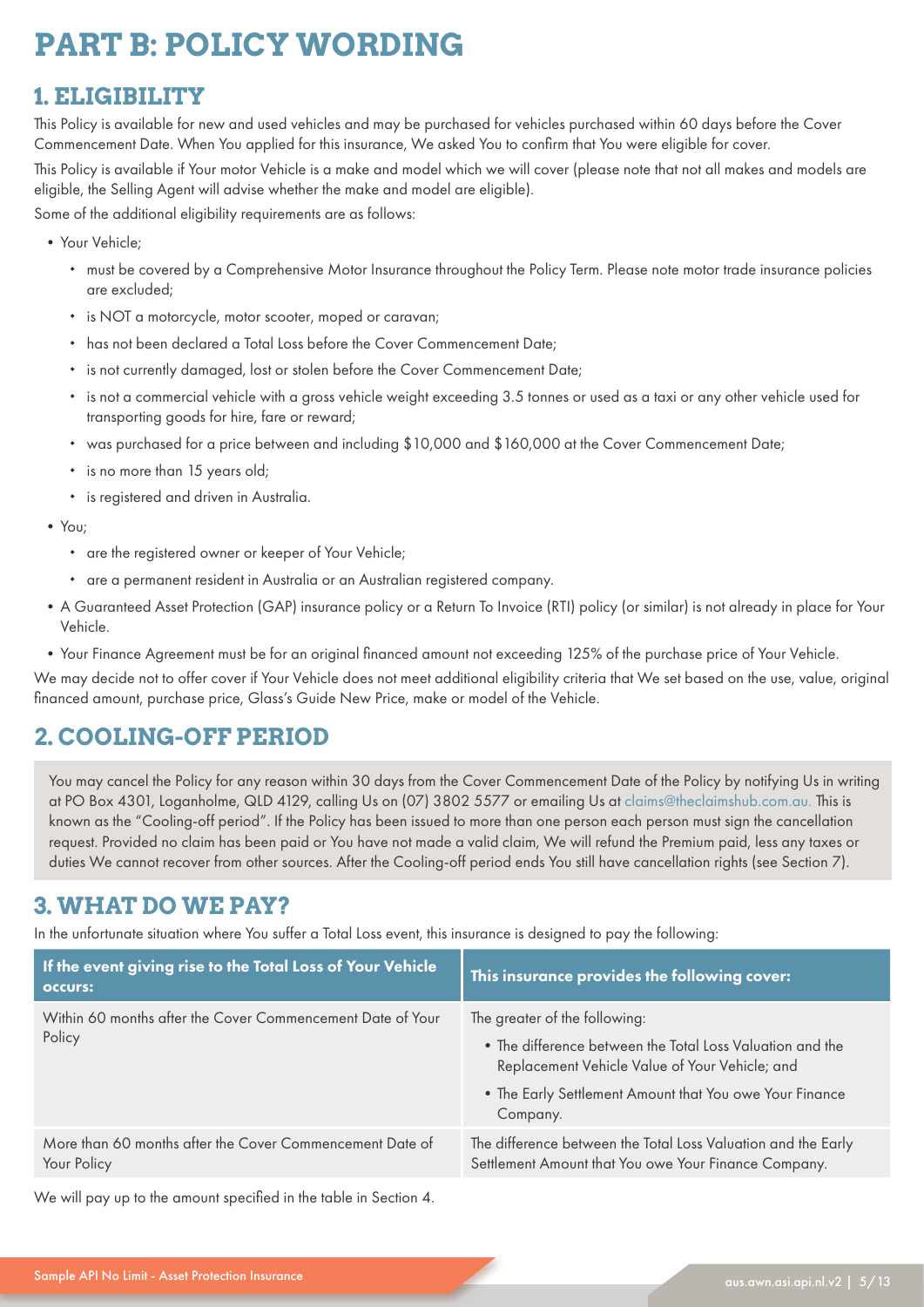### **4. COVERAGE**

| API benefits available     | Cover                               |
|----------------------------|-------------------------------------|
| API cover benefit limit    | No limit                            |
| API plus benefit limit     | \$2,000                             |
| API optional benefit limit | 5% of the Replacement Vehicle Value |

#### Claim example 1

Total Loss occurs within 60 months of the commencement of Your Policy.

You purchase a Vehicle for \$35,000 and borrow \$39,000 over 60 months to finance the purchase.

After 21 months Your Vehicle is declared a Total Loss and Your Comprehensive Motor Vehicle Insurance provider pays Your Finance Company \$21,000, which is the market value of Your Vehicle just before the Total Loss event.

At this time You still owe the Finance Company \$27,000.

You decide to purchase a replacement vehicle at the same Selling Agent as You purchased Your original Vehicle.

The API Benefit that We pay You is calculated as follows:

| <b>API</b> benefits                            | <b>Calculated as</b>                                                                                                                                                                                                                                                                                                                                                                                                                                  | <b>We will pay You</b> |
|------------------------------------------------|-------------------------------------------------------------------------------------------------------------------------------------------------------------------------------------------------------------------------------------------------------------------------------------------------------------------------------------------------------------------------------------------------------------------------------------------------------|------------------------|
| API cover benefit limit                        | The greater of:<br>• An amount equal to the original Replacement Vehicle Value (\$35,000) less<br>the amount Your Comprehensive Motor Vehicle Insurance provider pays (<br>\$21,000), which in this instance is \$14,000; and<br>• An amount equal to the outstanding balance owed on Your Finance<br>Agreement (\$27,000) less the amount Your Comprehensive Motor Vehicle<br>Insurance provider pays (\$21,000), which in this instance is \$6,000. | \$14,000               |
| API plus benefit limit                         | \$2,000                                                                                                                                                                                                                                                                                                                                                                                                                                               | \$2,000                |
| API optional benefit limit                     | $5\% \times $35,000 = $1,750$                                                                                                                                                                                                                                                                                                                                                                                                                         | \$1,750                |
| <b>Total claim payment for Your API Policy</b> |                                                                                                                                                                                                                                                                                                                                                                                                                                                       | \$17,750               |

#### Claim example 2

Total Loss occurs later than 60 months of the commencement of Your API Policy.

You purchase a Vehicle for \$35,000 and borrow \$39,000 over 84 months to finance the purchase.

After 66 months Your Vehicle is declared a Total Loss and Your Comprehensive Motor Vehicle Insurance provider pays Your Finance Company \$10,200, which is the market value of Your Vehicle just before the Total Loss event.

At this time You still owe the Finance Company \$11,500.

You decide to not to purchase a replacement vehicle at the same Selling Agent as You purchased Your original Vehicle.

| <b>API</b> benefits                            | Calculated as                                                                                                                       | <b>We will pay You</b> |
|------------------------------------------------|-------------------------------------------------------------------------------------------------------------------------------------|------------------------|
| API cover benefit limit                        | An amount equal to the Early Settlement Amount You owe Your finance company<br>(\$11,500) less the Total Loss Valuation (\$10,200). | \$1,300                |
| API plus benefit limit                         | \$2,000                                                                                                                             | \$2,000                |
| API optional benefit limit                     | $5\% \times $35,000 = $1,750$                                                                                                       | \$0                    |
| <b>Total claim payment for Your API Policy</b> |                                                                                                                                     | \$3,300                |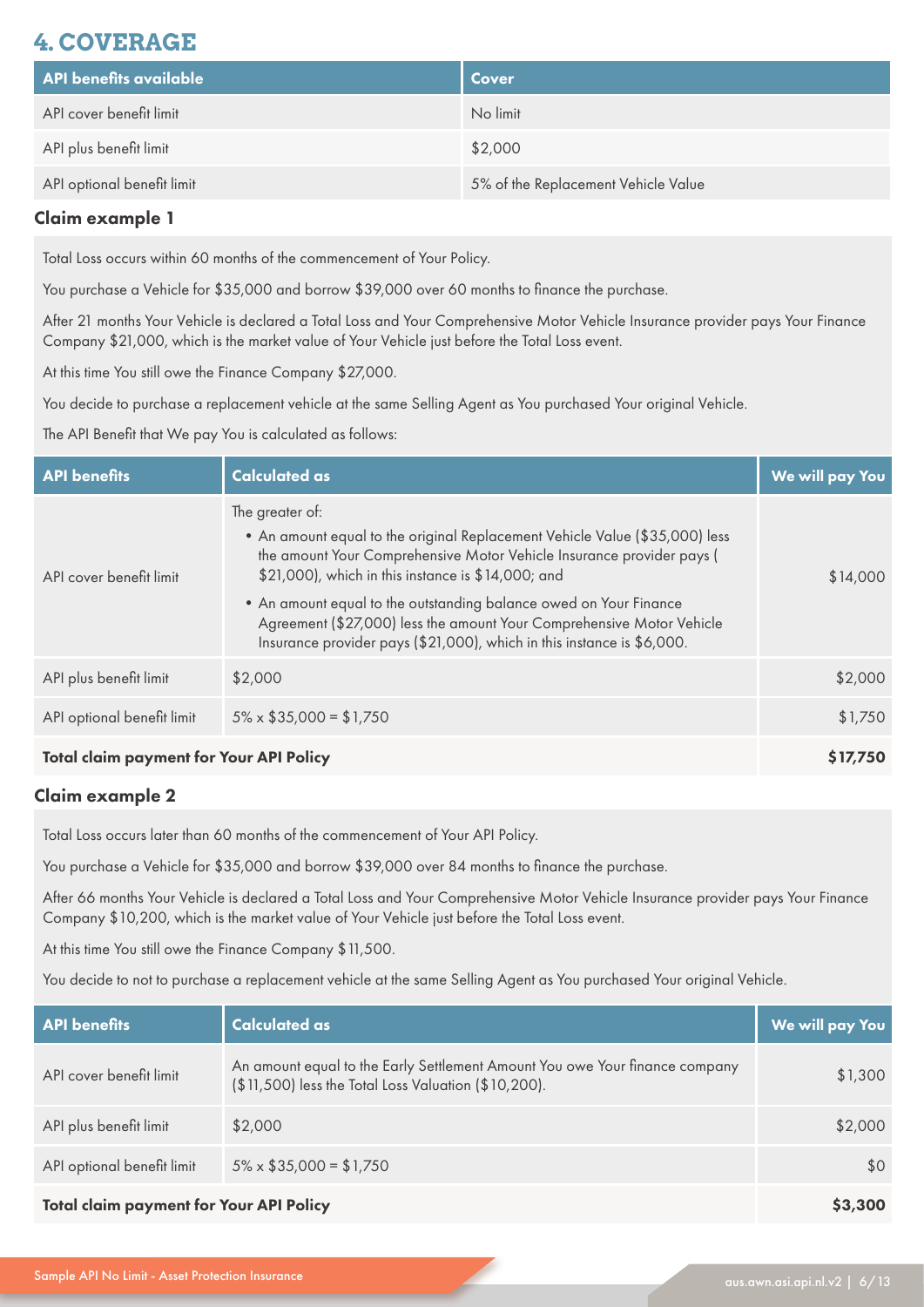### **5. PERIOD OF INSURANCE**

The Policy will commence on the Cover Commencement Date.

The Policy will end on the earlier of:

- •The expiry date is shown on Your Policy Schedule; or
- •The effective date of Your Policy being cancelled; or
- •The date Your Comprehensive Motor Vehicle Insurance lapses or is cancelled; or
- •From the time Your ownership of Your Vehicle ends; or
- •On the date Your Vehicle is repossessed by the Finance Company; or
- •The date the Finance Agreement is varied; or
- •On payment of a claim under Your Policy.

### **6. WHAT IS NOT COVERED**

The Policy will not provide any cover, and no claim will be payable, where any of the following apply:

- •Any benefit of the Policy if You do not meet the eligibility requirements for this Policy.
- •Any percentage or monetary amount deducted from the Total Loss Valuation by Your Comprehensive Motor Vehicle Insurance provider or a Third-Party Motor Insurer because of Contributory Negligence or due to the condition of Your Vehicle.
- •Any amount that has been become due and payable under the Finance Agreement on or before the date of the incident which caused Your Vehicle to be declared a Total Loss but which has not been paid.
- •Any recoverable GST where You are GST registered or part GST registered.
- •Any incident resulting in a Total Loss that did not occur in Australia.
- •Any event which occurs while Your Vehicle is used for hire or rental purposes, used as an emergency vehicle, for track days, road racing, rallying, pace-making, speed-testing or any other competitive event.
- •Any loss of use of Your Vehicle or any other direct or indirect losses (such as travel costs or loss of earnings).
- •The Salvage Value of Your Vehicle if You are not required or choose not to transfer the ownership to Your Comprehensive Motor Vehicle Insurance provider or a Third-Party Motor Insurer.
- •Any claim where Your Comprehensive Motor Vehicle Insurance provider or a Third-Party Motor Insurer has offered to repair Your Vehicle but has instead made a Total Loss payment at Your request or election.
- •Any loss where You have not received a Total Loss payout from Your Comprehensive Motor Vehicle Insurance provider or a Third-Party Motor Insurer.
- •Any loss resulting from war, invasion, acts of foreign enemies, hostilities (whether war be declared or not), civil war, rebellion, revolution, insurrection, military or usurped power, riot or civil commotion, terrorist activity of any kind.
- •Any loss resulting from ionising radiation or contamination by radioactivity from any nuclear fuel or from any nuclear waste from the combustion of nuclear fuel.
- •Any early discharge penalty payment or additional interest owed under the Finance Agreement.
- •Any loss that is attributable to or arising from a variation of the Finance Agreement after the Policy had been entered into. Alterations to the Finance Agreement after the Policy has been accepted is not allowed.

### **7. CANCELLATION**

#### Automatic cancellation

This Policy will automatically end on the earliest of the following dates:

- •The expiry date as shown on Your Policy Schedule.
- •The date You request a cancellation.
- •The date You vary Your Finance Agreement.
- •The date on which Your Vehicle is repossessed by the Finance Company.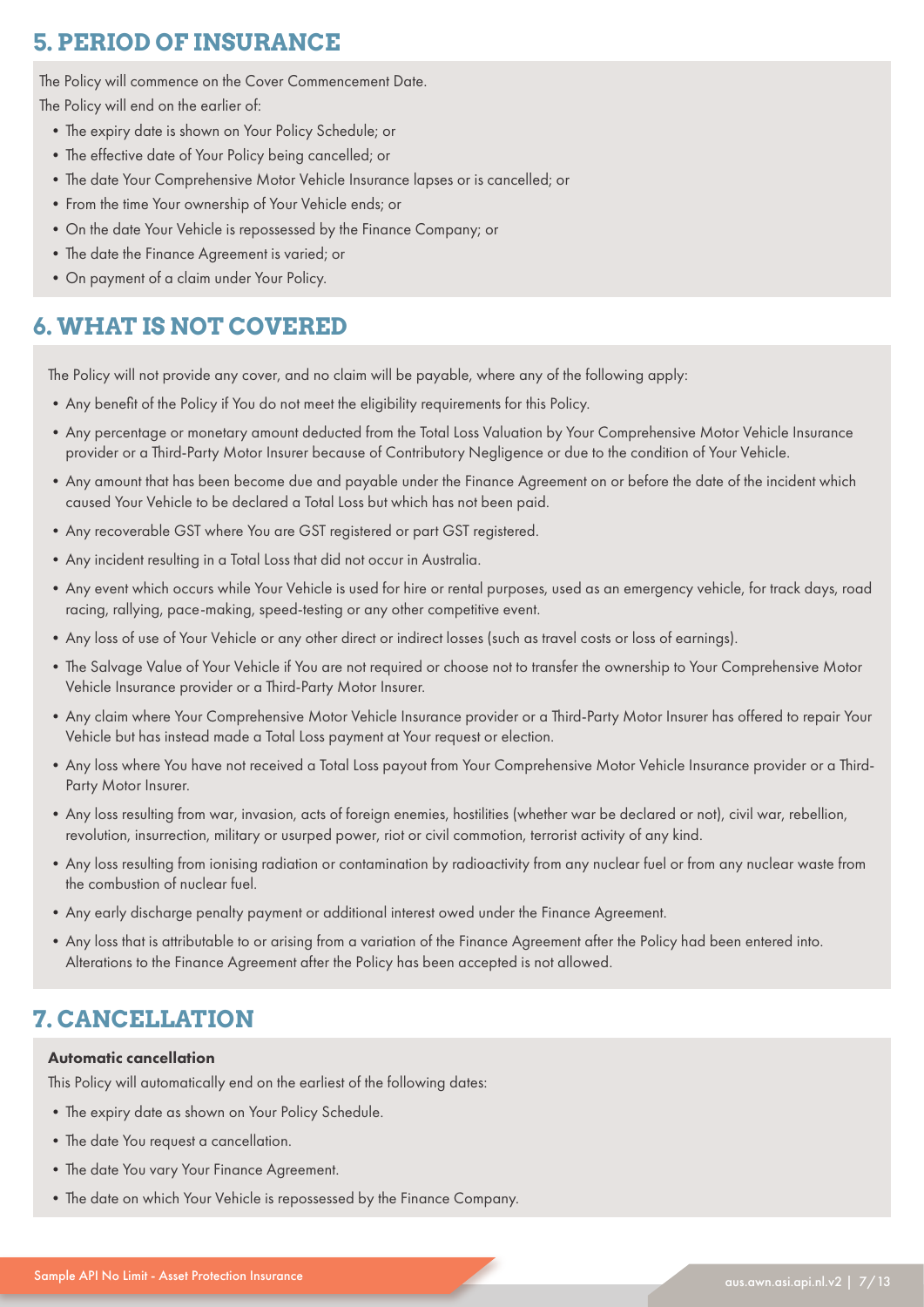- The date Your Vehicle is declared a Total Loss.
- •The date Your Vehicle is sold or transferred to a new owner.
- •The date Your Comprehensive Motor Vehicle Insurance lapses or is cancelled.

#### Your cancellation rights

In addition to Your cooling-off rights, You may cancel the Policy at any time by notifying Us in writing by post or emailing Us at claims@theclaimshub.com.au, or by calling Us on (07) 3802 5577. If the Policy has been issued to more than one person each person must sign the cancellation request.

#### Our cancellation rights

We have the right to cancel this Policy where permitted by law. For example, We can cancel Your Policy:

- If You have failed to comply with Your duty of reasonable care;
- •Where You have made a misrepresentation to Us during negotiations prior to the issue of the Policy;
- •Where You have failed to comply with a provision of Your Policy, including the terms relating to the payment of Premium;
- •Where You have made a fraudulent claim under Your Policy or under some other contract of insurance that provides cover during the same period of time that Our Policy covers You; or
- •Where We have been unable to collect a Premium payment, We will contact You in writing requesting payment by a specific date. If We do not receive the payment by this date, We will issue a cancellation letter. Your Policy will be cancelled if payment is not received by the end of the cancellation notice period.

If You or We cancel this insurance after the cooling-off period then, provided no claim has been paid and You have no intention of making a claim or have not made a valid claim, You will receive a refund of Premium using the "Rule of 78" formula, less any government charges We are unable to recover.

The "Rule of 78" formula is defined as follows:

 $Refund = P \times (S(S+1))/(T(T+1)),$ 

where;

S is the number of complete months remaining of Your Policy Term.

**T** is the total number of months in Your original Policy Term.

P is the original Premium You paid for the Policy.

This is the same partial Premium refund formula that is required to be used under the National Consumer Credit Protection Act (2009) when a Consumer Credit Insurance contract is cancelled.

#### Cancellation example 1

You purchase a 60-month API Policy from Us for a Premium of \$1,200. You pay Your Premium amount up front, You do not pay the Premium by instalments.

After 30 months and 2 weeks, You decide to cancel Your Policy:

There are 29 complete months remaining of the original 60-month term.

Your refund is therefore;

 $Refund = $1,200 \times (29 \times 30) / (60 \times 61) = $285.25.$ 

#### Cancellation example 2

You purchase a 60-month API Policy from Us for a Premium of \$1,200. You decide to pay the Premium by instalments over 36 months at \$40 per month.

After 30 months and 2 weeks, You decide to cancel Your Policy:

There are 29 complete months remaining of the original 60-month term.

Your underlying refund is therefore;

 $Refund = $1,200 \times (29 \times 30) / (60 \times 61) = $285.25.$ 

However, after 30 months and 2 weeks, You still have 6 instalments outstanding.

Your refund is therefore  $$285.25 - (6 \times $40) = $45.25$ .

### **8. RENEWING YOUR POLICY**

This insurance Policy cannot be renewed or extended.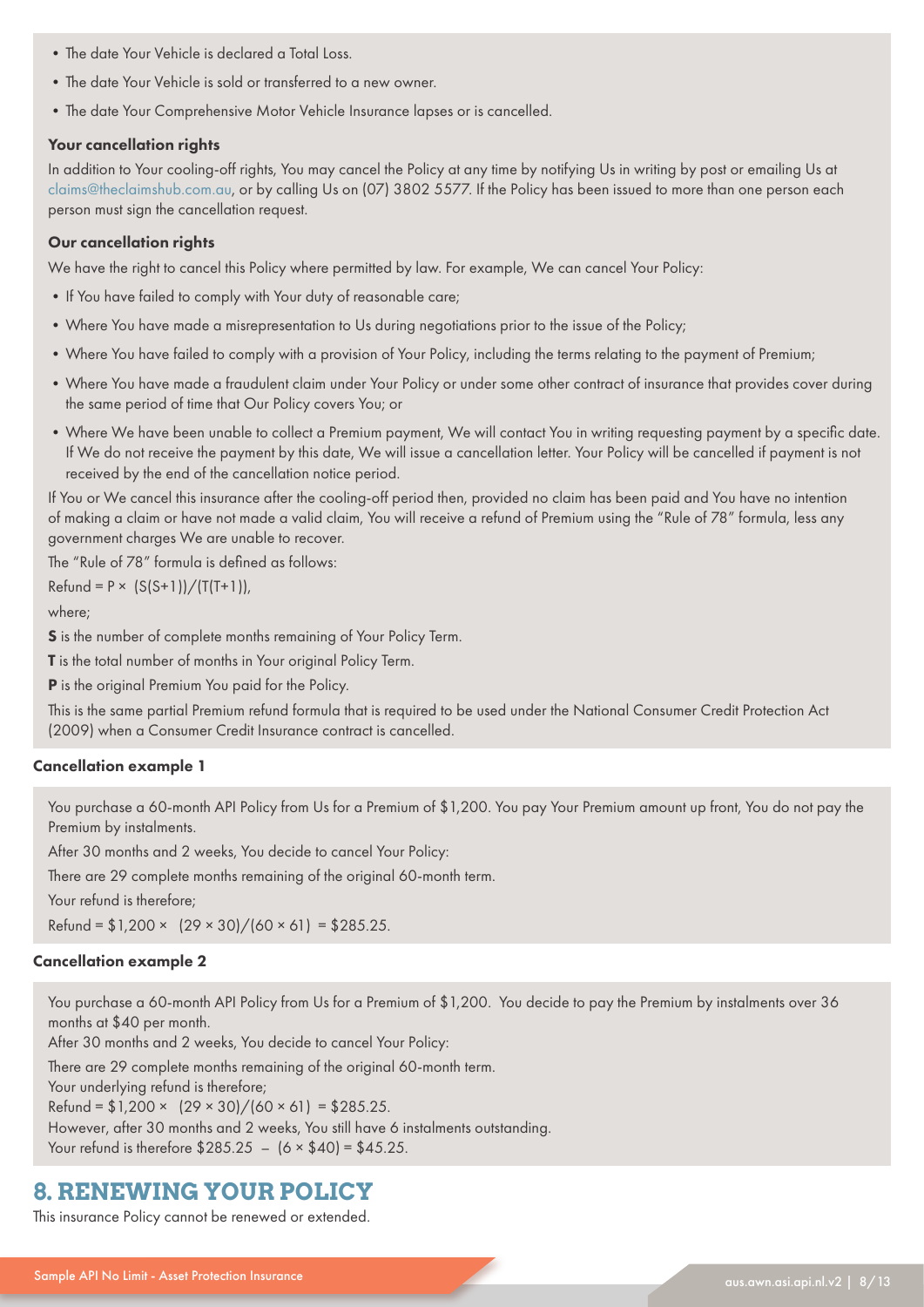### **9. YOUR DUTY OF REASONABLE CARE**

Before You enter into any Policy with Us, You have a duty of reasonable care under the Insurance Contracts Act 1984 (Cth) (Insurance Contracts Act). The Insurance Contracts Act imposes a different duty the first time You enter into a contract of insurance with Us to that which applies when You vary, renew, extend or reinstate the contract.

This duty of reasonable care applies until the contract of insurance is entered into (or varied, renewed, extended or reinstated).

#### Your duty of reasonable care when You enter into a contract of insurance with Us for the first time

When You answer Our questions that are relevant to Our decision about whether to accept the risk of insurance and, if so, on what terms, You must be honest and tell Us anything that You know and that a reasonable person in the circumstances would include in answer to the questions.

It is important that You understand You are answering Our questions in this way for yourself and anyone else that You want to be covered by the contract of insurance.

#### Your duty of reasonable care when You vary, renew, extend or reinstate the contract of insurance

When You are proposing to vary, extend or reinstate Your Policy with Us We may ask You to answer questions that are relevant to Our decision whether to accept the risk of insurance and, if so, on what terms.

Your duty is to tell Us anything that You know and that a reasonable person in the circumstances would include in answer to the questions.

We may also give You a copy of anything You have previously told Us and ask You to tell Us if it has changed. If We do this:

- •You must tell Us about any change (if You do not tell Us about a change, You will be taken to have told Us that there is no change); or
- Tell Us that there is no change.

#### What You do not need to tell Us

Your duty however does not require disclosure of a matter:

- •That diminishes the risk to be undertaken by Us; or
- •That is of common knowledge; or
- •That We know or, in the ordinary course of business, ought to know; or
- •As to which compliance with Your duty is waived by Us.

#### Who needs to tell Us?

The duty of reasonable care applies to You and everyone that is insured under the contract of insurance.

#### If You do not tell Us

If You, or anyone insured under Your Policy, fails to comply with the duty of reasonable care, We may be entitled to reduce Our liability under Your contract of insurance in respect of a claim, cancel the contract or both. If the non-disclosure is fraudulent, We may also have the option of treating Your contract of insurance as if it never existed.

### **10. PRIVACY STATEMENT**

This Privacy Statement describes how We collect, use, handle and disclose Your personal information. It also describes the matters to which You give Your consent when applying for a Policy.

Personal information We collect will be handled in accordance with Our Privacy Policy and the Privacy Act 1988 (Cth) (Privacy Act).

Our Privacy Policy includes information about Your right to access and seek correction of the personal information We hold about You and how You may do this, how You may make a complaint about a breach of Your privacy rights, and how We deal with complaints.

#### Collection and use of Your personal information

We usually collect personal information from You. In some circumstances, We may collect Your personal information from another person or another source – We usually only do this where it is unreasonable or impracticable for Assetinsure to collect it directly from You or You would expect Us to collect the information from the nominated third party. For example, where You authorise a representative (e.g. an insurance broker, a financial planner, a legal services provider, an agent or carer providing services) to You to deal with Us on Your behalf.

You agree that Your personal information may be collected, held and used by Us for the purpose of providing Our services to You, including offering and assessing an application for a Policy, and providing, managing and/or administering any Policy subsequently provided to You.

In addition, You agree that Your personal information may be collected, held and used for the purposes of corresponding with You, managing any claims You make and services We provide You, executing Your instructions, managing Our relationship with You, complying with legislative and regulatory requirements, for internal purposes (including risk management, underwriting and pricing, quality assurance and training purposes), collecting payments, responding to Your enquiries, marketing Our services and understanding services You may be interested in receiving (We may do this by calling You or sending You direct mail, such as by email to Your email address) and other purposes identified at the time of collecting Your information.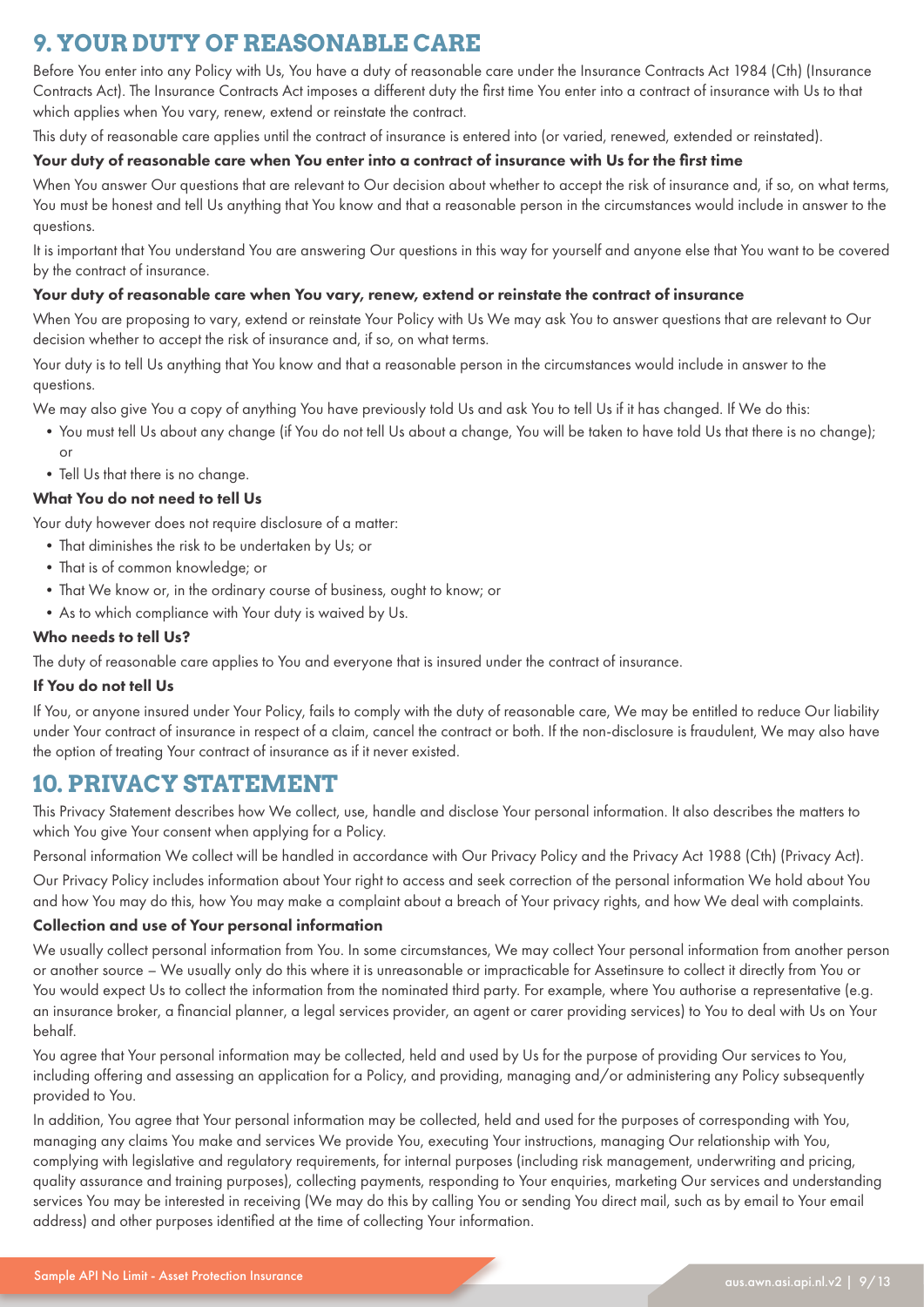#### Consequences if information is not provided

If You do not provide Us with the information We need, We will be unable to consider Your application for insurance, administer Your Policy or manage any claim under Your Policy.

#### Disclosure of Your personal information

You agree that We may disclose Your personal information;

- to Assetinsure;
- to Our external service providers and contractors (such as any mail house, commercial agent or entities engaged by Us to carry out certain business activities on Our behalf, such as loss assessors, claims investigators, insurance reference bureaux, underwriters and re-insurers, lead generators, data analysts, claims reference providers, hospitals, medical and health professionals and information technology service providers);
- •to Our related entities, assignees, agents and external advisers (such as legal and other professional advisers);
- to any other person We consider necessary to execute Your instructions;
- •to any financial institution to or from which a payment is made in relation to any Policy You have; or
- •in accordance with any consent, You give or where disclosure is authorised or compelled by law (for example, to law enforcement, regulatory, government and dispute resolution bodies).

#### Transfer of personal information overseas

You agree that We may disclose Your information to recipients located overseas, including the USA, Canada, Bermuda, Europe (including the United Kingdom), Singapore, Hong Kong, Asia-Pacific and India.

#### Information about another person

If You provide information about any other person, You agree to tell them that You are providing this information to Us, of Our contact details in this document, the reason You are providing their information, the fact that We have collected personal information from You and of the contents of this Privacy Statement.

#### How You can make a complaint and how they are handled

We are committed to providing quality services to You. This commitment extends to giving You easy access to people and processes that can resolve a service issue or complaint.

If You have a complaint about how We have handled Your personal information, please contact; The Privacy Officer, by contacting AWN Insurance on (07) 3802 5577 EST 9 am - 5 pm, Monday-Friday.

We will do Our best to resolve it quickly and fairly.

If the matter cannot be resolved to Your satisfaction by Us, You have the right to refer the matter to the Australian Financial Complaints Authority (AFCA). AFCA is an external dispute resolution body that provides a free and independent dispute resolution service for retail clients. AFCA can be contacted at:

Australian Financial Complaints Authority Post: GPO Box 3, Melbourne Victoria 3001 Tel: 1800 931 678 Email: info@afca.org.au Web: www.afca.org.au

A decision of AFCA is binding on Us (up to specified jurisdiction limits). A decision of AFCA is not binding on You and You have the right to seek further legal assistance.

#### More Information, access, correction or complaints

For more information about Our privacy practices including how We collect, use or disclose information, how to access or seek correction to Your information or how to complain in relation to a breach of the Australian Privacy Principles and how such a complaint will be handled, please refer to Our Privacy Policy. AWN's Privacy Policy is available at www.awninsurance.com.au or by contacting AWN on (07) 3802 5577 EST 9 am - 5 pm, Monday - Friday.

Assetinsure's Privacy Policy (and all contact details) are currently available at https://www.assetinsure.com.au/key-policies/privacypolicy/

#### Your choices

By providing Us with personal information, You and any person You provide personal information for, consent to these uses and disclosures unless You tell Us otherwise. If You wish to withdraw Your consent, please contact Us by calling (07) 3802 5577, alternatively, You can opt-out by emailing administration@awninsurance.com.au. We will cancel Your insurance Policy and accordingly refund the Premium.

### **11. GST AND TAXATION**

GST refers to the goods and services tax which is the subject of A New Tax System (Goods and Services Tax) Act 1999.

The Premium on this Policy includes an amount for GST and if We pay a claim Your GST status may determine the amount to be paid on the claim.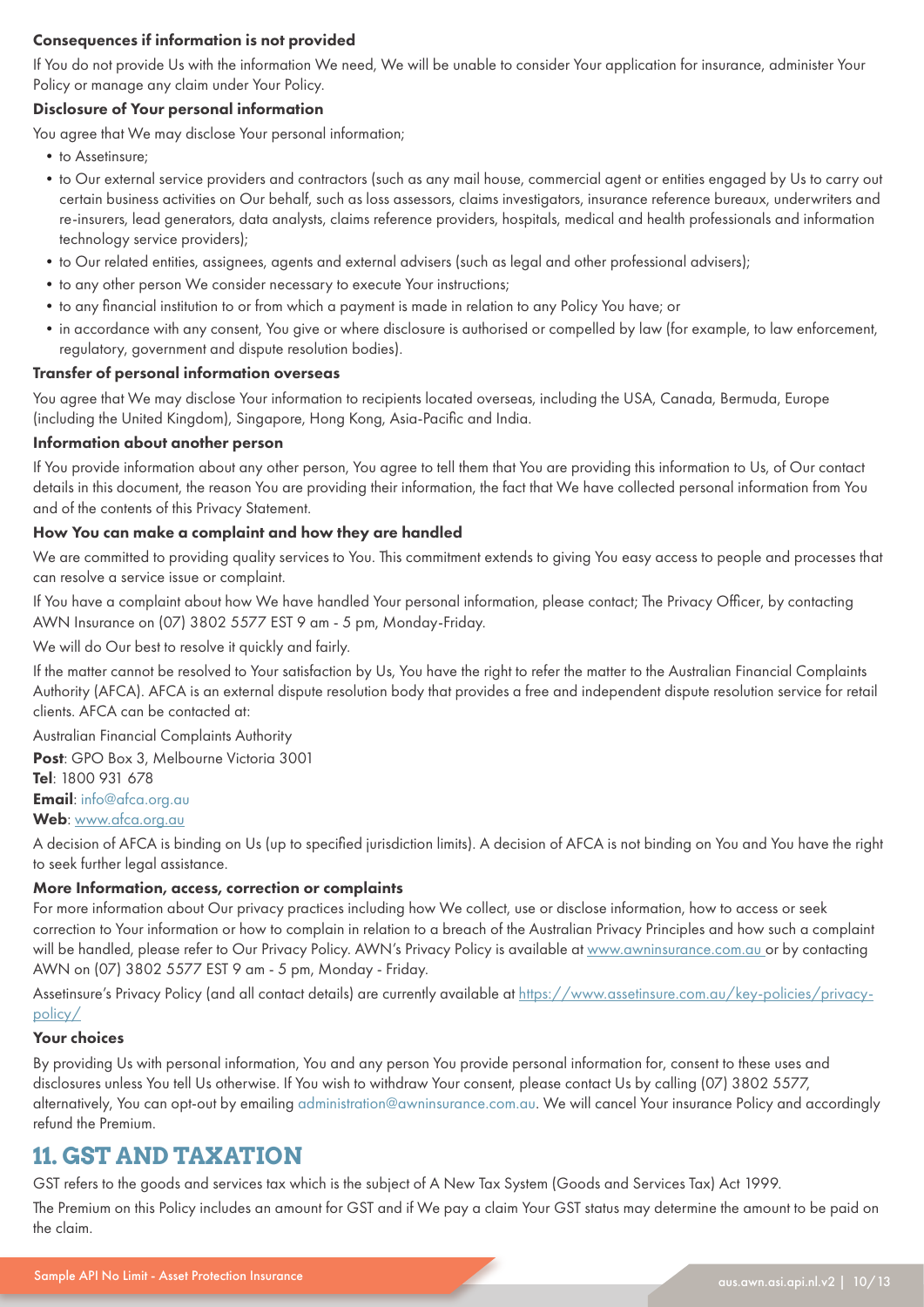You must advise Us if You are registered, or required to be registered, for GST purposes, and You must when requested tell Us what Your entitlement to input tax credits (ITCs) is for Your Premium.

When determining the amount to be paid for a claim under this Policy, any payment or supply We make to You for the acquisition of goods, services or other supply (or monetary compensation in lieu thereof) or otherwise for Your claim will be calculated on the GST inclusive cost of Your claim. In calculating such payment, We are entitled to reduce it by any ITC to which You are, or would be, entitled;

- for the acquisition of such goods, services or other supply; or
- if the payment had been used to acquire such goods, services or other supply.

If You make a claim and We are obliged by law to withhold any amount from the payment in order to satisfy that law (for example, because You have not provided Your ABN where required to do so), the amount withheld will be treated as forming part of the claim payment paid under this Policy (even though You have not received the withheld amount).

Generally, Your Premium is not tax-deductible and claims payments are not assessable income for tax purposes unless You purchase Your API Policy for business purposes. This taxation information is a general statement only. You should seek professional taxation advice for information about Your personal circumstances.

### **13. HOW TO MAKE A CLAIM**

#### Who to contact?

To make a claim please contact AWN by:

- Post to: PO Box 4301, Loganholme, QLD 4129
- Calling (07) 3802 5577
- Making an online query through www.awninsurance.com.au

#### Things You must do

- •You must comply with the following conditions. If You fail to do so, Your claim amount could be reduced to the extent Your failure has prejudiced Us.
	- 1. Make a claim for Total Loss under Your Comprehensive Motor Vehicle Insurance. Before You can make a claim to Us, You must make a claim for Total Loss under Your Comprehensive Motor Vehicle insurance.
	- 2. Notify Us that You wish to make a claim
		- •All claims must be reported to the claims team as soon as possible. You must complete a claim form (in full) and provide at Your own expense, any information and assistance which the claims team may require in establishing the amount of any payment under Your insurance. You will need to provide supporting documents which may include;
			- Proof of the amount of payment of Your Total Loss claim;
			- A copy of Your Comprehensive Motor Vehicle Insurance policy schedule;
			- Details of Your Finance Agreement/Early Settlement Amount (if applicable); and
			- Other relevant documents as requested by Us.
	- 3. Provide Us with Your Total Loss Valuation before accepting Your Comprehensive Motor Vehicle Insurer's valuation. Your Comprehensive Motor Vehicle Insurer will provide You with a Total Loss Valuation.

Please note: Before You accept any Total Loss Valuation, You must notify the AWN Claims Team on (07) 3802 5577 to allow Us to assess as to whether the amount is unusually low. We will use this opportunity to enquire why this would be the case. Your failure to provide Us with Your Total Loss Valuation before accepting it may result in Your claim being settled based on the Glass's Guide Retail Transacted Value and not the Total Loss Valuation applied by Your Comprehensive Motor Vehicle Insurance provider. In the unlikely event Your Vehicle is not shown in Glass's Guide, We will use the average retail value of three similar vehicles as at the date of the incident which caused Your Vehicle to be declared a Total Loss by reference to Glass's Guide or, if Glass's Guide does not have three similar vehicles, We may use other trade publications.

### **14. HOW WE DEAL WITH YOUR CLAIM**

If Your Vehicle was purchased under a Finance Agreement, We will make any claim payment directly to Your Finance Company.

### **15. SUBROGATION**

When We pay a claim under the Policy, We have the right to take over and enforce any right You may have to recover the loss from another party. We may do this in Your name and You have an obligation to assist Us as required.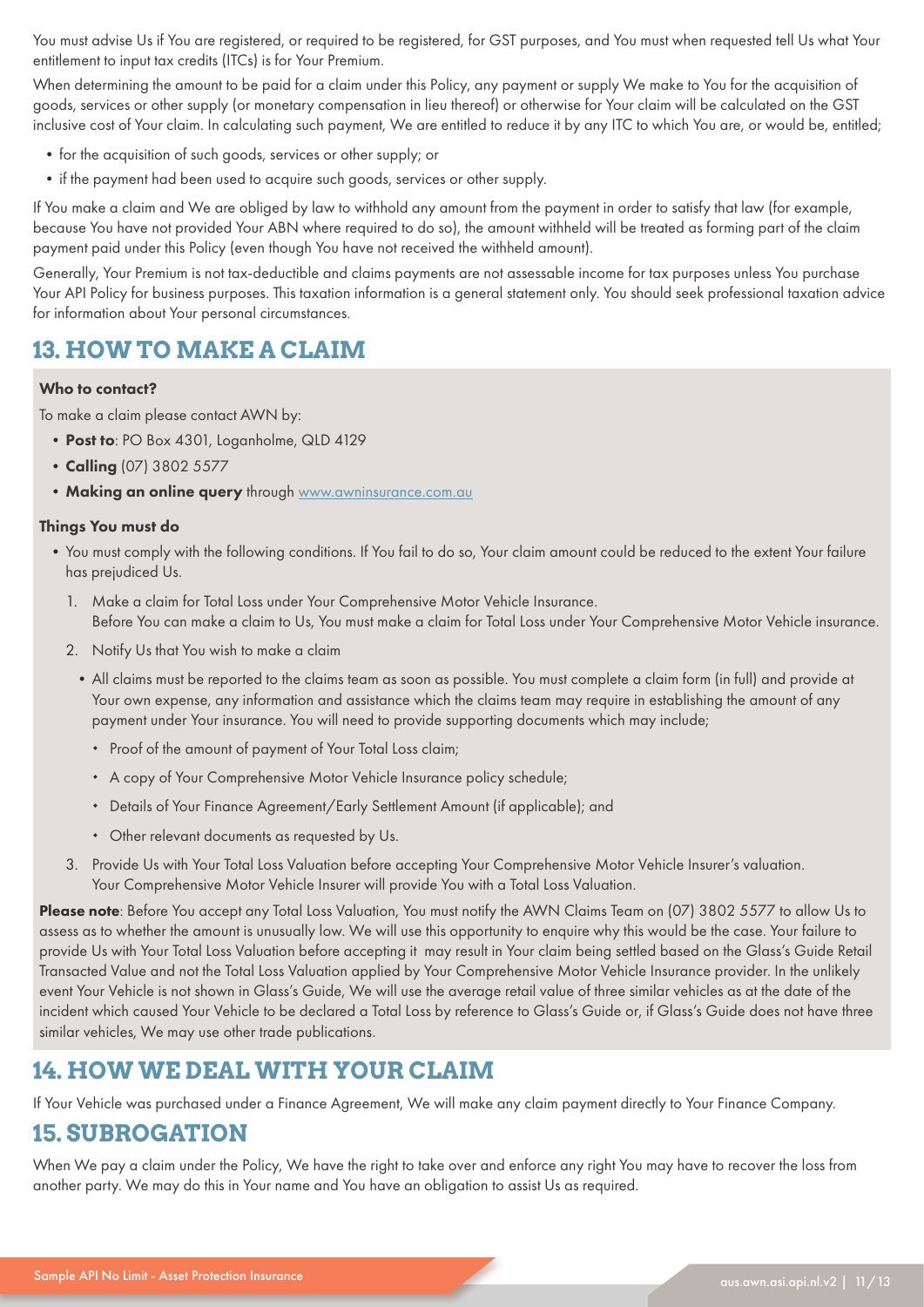### **16. FRAUDULENT CLAIMS OR MISLEADING INFORMATION**

We take a robust approach to fraud prevention in order to keep Premium rates down so that You do not have to pay for another person's dishonesty. If any claim under this insurance is deliberately fraudulent, exaggerated, or is intended to mislead, or if any deliberately misleading or fraudulent means are used by You or anyone acting on Your behalf to obtain a benefit under this insurance, Your right to any benefit under this insurance will end, Your Policy will be cancelled without any Premium refund and We will be entitled to recover any benefit paid and costs incurred as a result of any such deliberately fraudulent or misleading claim. We may also inform the police.

### **17. GENERAL INSURANCE CODE OF PRACTICE**

AWN and Assetinsure subscribe to the General Insurance Code of Practice. The General Insurance Code of Practice was developed with the Insurance Council of Australia to further raise standards of practice and service areas across the insurance industry.

The Code Governance Committee (CGC) is an independent body that monitors and enforces insurers' compliance with the Code.

You can obtain more information on the General Insurance Code of Practice and how it assists You by contacting Us on (02) 9251 8055.

For more information on the General Insurance Code of Practice and CGC go to www.codeofpactice.com.au.

### **18. DISPUTES RESOLUTION**

#### Complaints about Policy and claim administration matters

If You wish to make a complaint about service matters such as general administration of Your Policy, You may request that it be dealt with by the supervisor or manager directly responsible for that area. If You are not satisfied Your complaint will be referred to Our Internal Dispute Resolution Committee (IDRC) to review the dispute at no cost to You.

You can contact Our Internal Dispute Resolution Panel at:

| Internal Dispute Resolution Commitee - AWN Insurance |                              |
|------------------------------------------------------|------------------------------|
| <b>Email:</b> idr@awninsurance.com.au                | <b>Phone:</b> (07) 3802 5577 |
| Post: PO Box 4301, Loganholme QLD 4129               |                              |

If You are still not satisfied with the outcome of the AWN IDRC review of Your dispute, You can take the matter to Assetinsure to review the dispute at no cost to You.

Assetinsure can be contacted at:

| <b>Assetinsure Pty Ltd</b>              |                              |
|-----------------------------------------|------------------------------|
| <b>Email:</b> claims@assetinsure.com.au | <b>Phone:</b> (02) 9251 8055 |
| Post: PO Box R299, Sydney NSW 1225      |                              |

If You are still not satisfied with the outcome of either AWN's review or Assetinsure's review, You may take the matter to the external disputes resolution body. The external resolution body is the Australian Financial Complaints Authority (AFCA).

AFCA can be contacted on:

| AFCA Contact Details                      |                                        |
|-------------------------------------------|----------------------------------------|
| <b>Email:</b> info@afca.org.au            | <b>Phone:</b> 1800 931 678 (free call) |
| <b>Post:</b> GPO Box 3 Melbourne VIC 3001 | Web: www.afca.org.au                   |

They provide an independent service that will investigate Your complaint and provide a ruling at no cost to You.

Further details will be provided at the appropriate stage of the complaints process. This complaints procedure does not affect Your legal rights.

### **19. LEGAL AND REGULATORY INFORMATION**

#### Governing law

The Policy is governed by the laws of Australia. Any dispute relating to the Policy shall be submitted to the exclusive jurisdiction of an Australian Court within the State or Territory in which the Policy was issued.

#### **Sanctions**

We shall not provide any benefit under this contract of insurance to the extent of providing cover, payment of any claim or the provision of any benefit where doing so would breach any sanction, prohibition, or restriction imposed by law or regulation.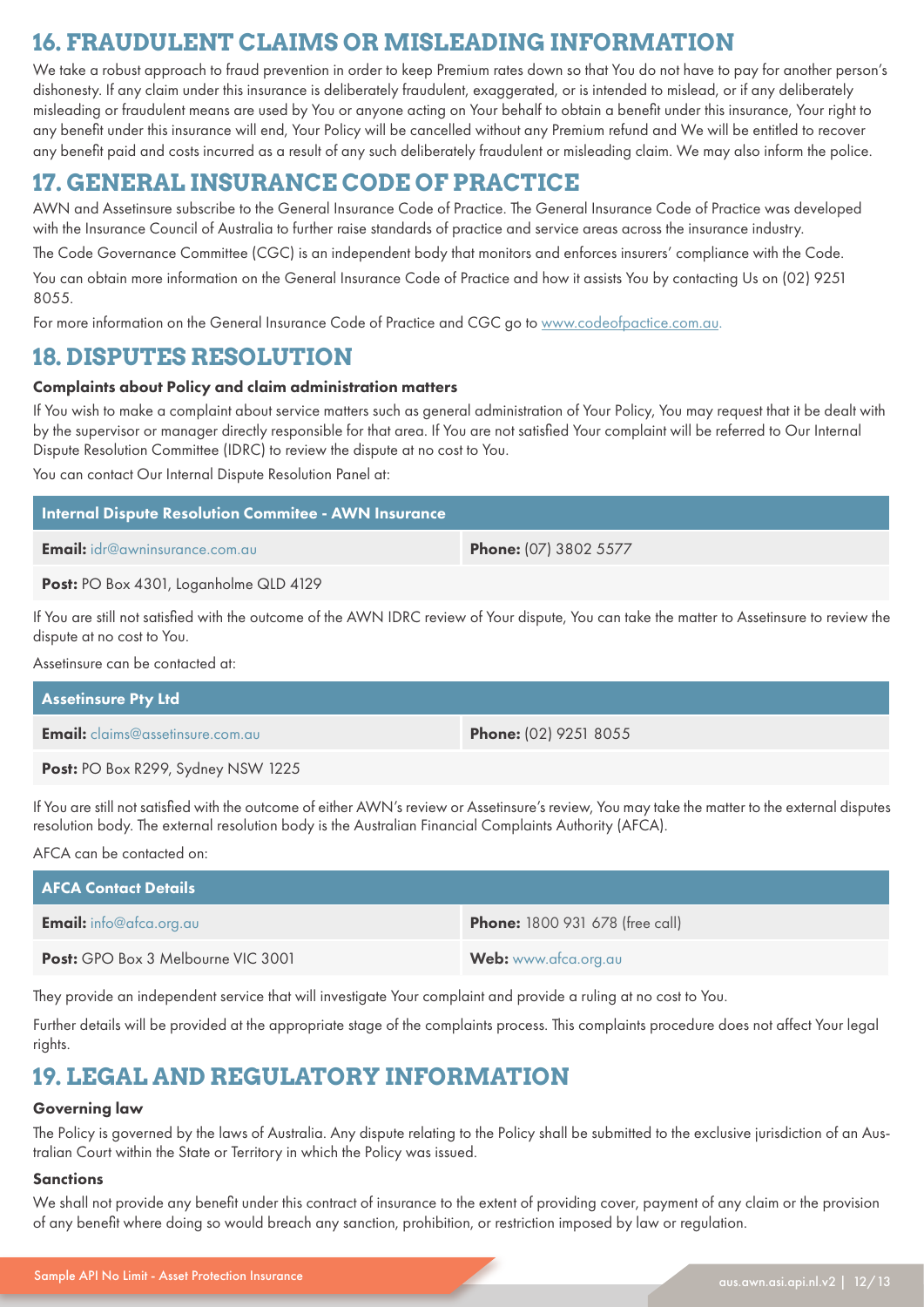# **PART C: DEFINITIONS**

There are a number of words in this document that have a specific meaning:

**API** means Asset Protection Insurance.

Comprehensive Motor Vehicle Insurance means a fully comprehensive third-party fire and theft insurance policy for Your Vehicle to which You are named or eligible to drive.

Contributory Negligence means the failure by You to act carefully or thoughtfully and Your negligent act or omission which entitles the issuer of Your Comprehensive Motor Vehicle Insurance to reduce a Total Loss Valuation because You contributed to the damage to Your Vehicle resulting in a Total Loss. Examples include driving carelessly or driving without using a seatbelt.

Cover Commencement Date means the date [this insurance cover/Your Policy] commences as shown on Your Policy Schedule.

Early Settlement Amount means the amount required at the date of the Total Loss to settle the element of Your Finance Agreement that relates to the purchase of Your Vehicle.

Finance Agreement means the credit agreement between You and the Finance Company relating to the purchase of Your Vehicle.

Finance Company means an authorised Australian finance company You have the Finance Agreement with relating to the purchase of Your Vehicle.

Glass's Guide means an Australian automotive reference publication that provides extensive and detailed vehicle data, including make, model, body style (e.g., sedan, SUV, etc.), tyre dimensions, drivetrain (e.g. 4WD etc.), New Price, as well as retail and trade vehicle values applicable to the vehicle's age, kilometres it has travelled and condition, and so forth.

Glass's Guide New Price means the price of the vehicle when it was sold new according to the Glass's Guide database. The Glass's Guide New Price may be slightly different from the actual price paid for any given vehicle when it was new, due to effects such as special deals on stock clearance or the addition of optional extras. Regardless of the actual price paid for the vehicle when it was sold new, New Price means the value according to Glass's Guide.

Glass's Guide Retail Transacted Value means a fair estimate of the retail value of a vehicle of a given make and model, age, km's travelled and condition, as published regularly in the Glass's Guide

Policy means this API insurance policy.

Policy Schedule means the document that names You as the policyholder and sets out what this Policy covers You for including relevant limits, sums insured and excesses. We will replace Your Policy Schedule whenever You make any changes to the Policy.

Policy Term means the period defined by the Cover Commencement Date and the cover expiry date stated on Your Policy Schedule unless it ends earlier in accordance with the terms of this Policy (see Section 5).

Premium means the amount payable for Your Policy, as specified in Your Policy Schedule.

Replacement Vehicle Value means the replacement vehicle value for the Vehicle that is specified in Your Policy Schedule.

Salvage Value means any deduction made under Your Comprehensive Motor Vehicle Insurance policy for You to retain the salvage of Your Vehicle.

Selling Agent means an individual or company appointed by AWN as an approved representative.

Third-Party Motor Insurer means an insurance company against who, or against whose insured person, You or parties acting on Your behalf make a claim for loss of or damage to Your Vehicle following a motor vehicle accident which was not Your fault.

Total Loss means where You have submitted a valid claim under a Comprehensive Motor Vehicle Insurance policy or under a policy issued by a Third-Party Motor Insurer, and the insurer declares that Your Vehicle is beyond economic repair resulting in a payment being made to compensate You for the loss of Your Vehicle.

Total Loss Valuation means the value of Your Vehicle at the date of the incident which caused Your Vehicle to be declared a Total Loss. This will exclude any contents or any compensation for third party claims, personal injury, vehicle rental charges or any other out of pocket expenses as assessed by the insurer of the Comprehensive Motor Vehicle Insurance policy or the Third-Party Motor Insurer.

Vehicle means the vehicle specified on Your Policy Schedule being a vehicle not exceeding 3.5 tonnes, registered and driven in Australia and having a purchase price of not more than \$160,000.

We, Us, Our means Assetinsure acting through their coverholder, Australian Warranty Network Pty Ltd. trading as AWN Insurance.

You, Yours means the insured named in the Policy Schedule.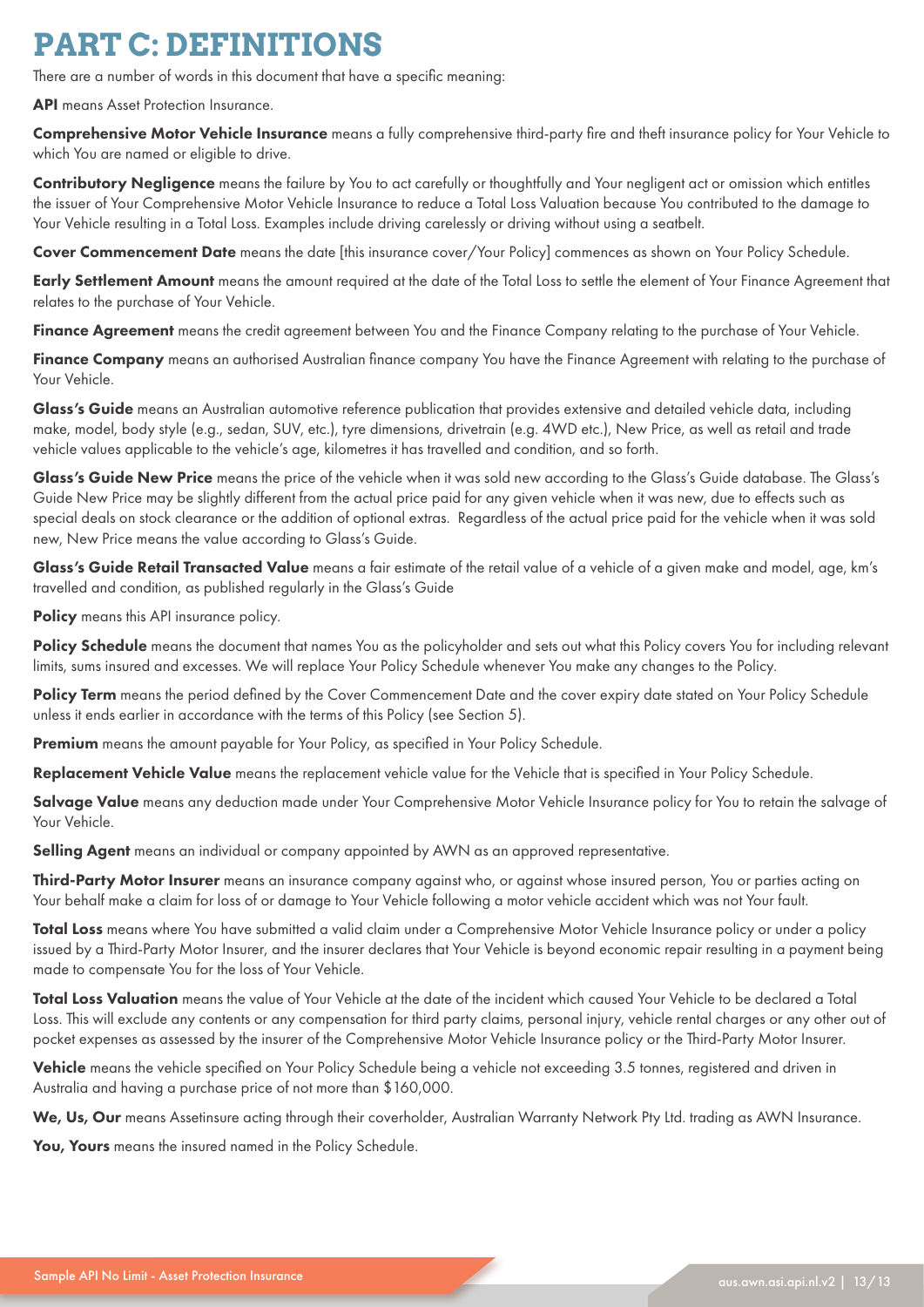# **Financial Services Guide**

#### Date of Issue:

| <b>Authorised Representative Details</b>             |            |        |  |
|------------------------------------------------------|------------|--------|--|
| "WE", "US", "OUR":                                   |            | ABN:   |  |
| Address:                                             | AR Number: | Phone: |  |
| Third Party Introducer (TPI) Details (if applicable) |            |        |  |
| TPI:                                                 |            | ABN:   |  |
| Address:                                             |            | Phone: |  |

### **WHAT IS THE PURPOSE OF THE FINANCIAL SERVICES GUIDE?**

This Financial Services Guide (FSG) is designed to assist You in deciding whether You wish to use any of the services We provide. It contains information about how We are remunerated in relation to the services, and about how You may access AWN Insurance's internal and external dispute resolution procedures.

### **THIS FSG CONTAINS INFORMATION ABOUT:**

- •The services We are authorised to provide to You;
- How We are remunerated for providing these services;
- •How complaints are dealt with; and
- •Other important information.

### **WHAT DOCUMENTS WILL YOU RECEIVE?**

When providing You with a quote or issuing the insurance, We will give You:

- •The FSG, which has been approved for distribution by AWN.
- •A Product Disclosure Statement (PDS), contains sufficient information so that a retail client may make an informed decision about whether to purchase a financial product.

### **HOW YOU CAN PROVIDE INSTRUCTION TO US**

If You want to provide Us with instructions in relation to the financial services and products We can offer, contact Us using the details provided above.

### **ABOUT US AND OUR SERVICES**

We are an Authorised Representative of the following licensee:

Australian Warranty Network Pty Ltd trading as AWN Insurance (AWN)

ABN: 78 075 483 206 | AFSL No: 246469.

Address: 3801 - 3803 Pacific Highway, Tanah Merah QLD 4128

Tel: (07) 3802 5577 | Fax: (07) 3806 1505

#### Email: claims@theclaimshub.com.au

AWN provides the listed products underwritten by Assetinsure Pty Ltd.

We are authorised to do the following on behalf of AWN in accordance with the terms of Our agreement with them:

- Issue and apply for the financial products listed below.
- •Provide general financial product advice (which means AWN does not provide tailored advice that takes into account Your personal objectives, financial situation or needs) on general insurance products;